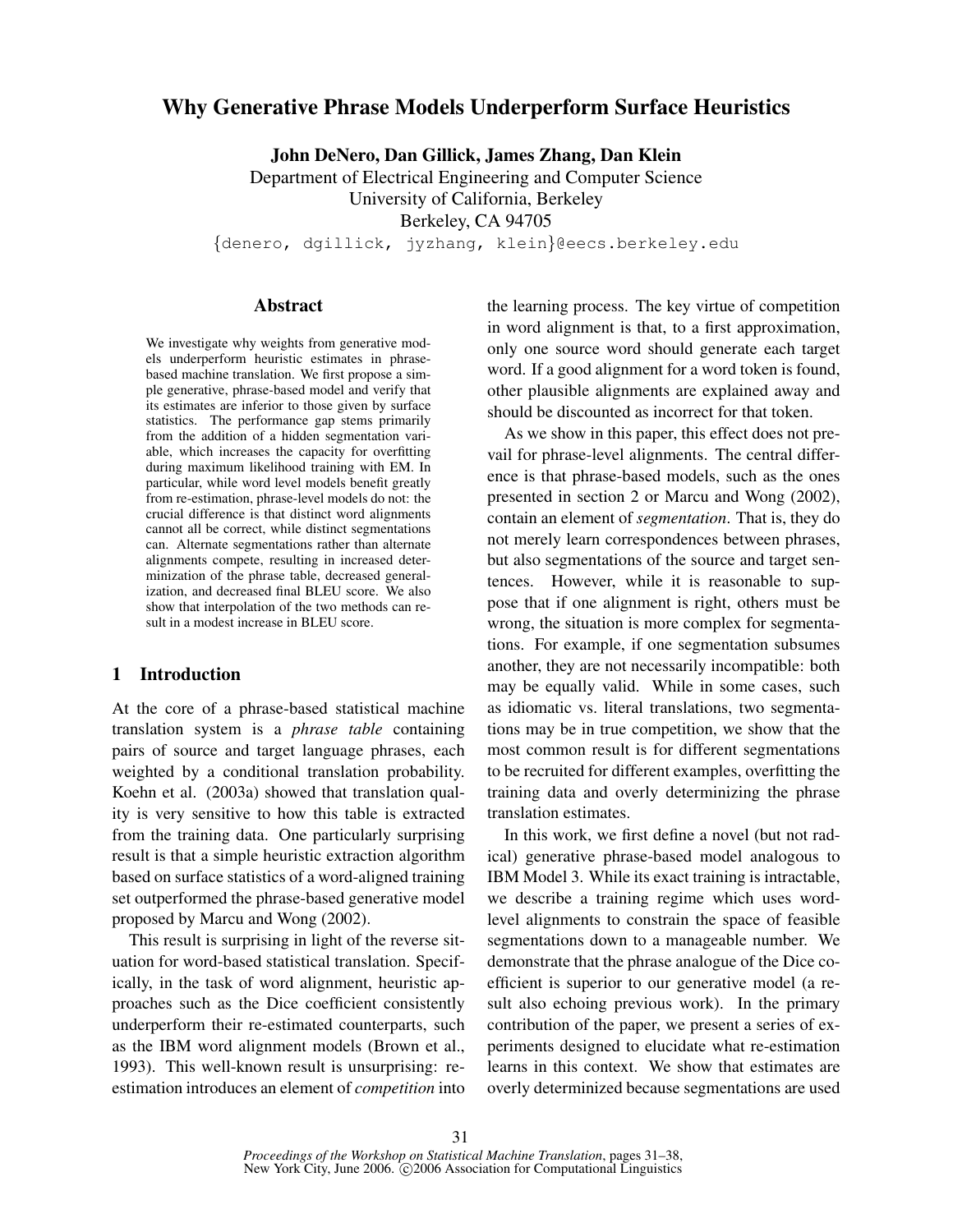in unintuitive ways for the sake of data likelihood. We comment on both the beneficial instances of segment competition (idioms) as well as the harmful ones (most everything else). Finally, we demonstrate that interpolation of the two estimates can provide a modest increase in BLEU score over the heuristic baseline.

### 2 Approach and Evaluation Methodology

The generative model defined below is evaluated based on the BLEU score it produces in an endto-end machine translation system from English to French. The top-performing *diag-and* extraction heuristic (Zens et al., 2002) serves as the baseline for evaluation.<sup>1</sup> Each approach – the generative model and heuristic baseline – produces an estimated conditional distribution of English phrases given French phrases. We will refer to the distribution derived from the baseline heuristic as  $\phi_H$ . The distribution learned via the generative model, denoted  $\phi_{EM}$ , is described in detail below.

#### 2.1 A Generative Phrase Model

While our model for computing  $\phi_{EM}$  is novel, it is meant to exemplify a class of models that are not only clear extensions to generative word alignment models, but also compatible with the statistical framework assumed during phrase-based decoding.

The generative process we modeled produces a phrase-aligned English sentence from a French sentence where the former is a translation of the latter. Note that this generative process is opposite to the translation direction of the larger system because of the standard noisy-channel decomposition. The learned parameters from this model will be used to translate sentences from English to French. The generative process modeled has four steps:<sup>2</sup>

1. Begin with a French sentence f.

- 2. Segment  $f$  into a sequence of  $I$  multi-word phrases that span the sentence,  $\bar{f}_1^I$ .
- 3. For each phrase  $\bar{f}_i \in \bar{f}_1^I$ , choose a corresponding position  $j$  in the English sentence and establish the alignment  $a_j = i$ , then generate exactly one English phrase  $\bar{e}_j$  from  $\bar{f}_i$ .
- 4. The sequence  $\bar{e}_j$  ordered by a describes an English sentence e.

The corresponding probabilistic model for this generative process is:

$$
P(\mathbf{e}|\mathbf{f}) = \sum_{\bar{f}_1^I, \bar{e}_1^I, a} P(\mathbf{e}, \bar{f}_1^I, \bar{e}_1^I, a | \mathbf{f})
$$
  
= 
$$
\sum_{\bar{f}_1^I, \bar{e}_1^I, a} \sigma(\bar{f}_1^I | \mathbf{f}) \prod_{\bar{f}_i \in \bar{f}_1^I} \phi(\bar{e}_j | \bar{f}_i) d(a_j = i | \mathbf{f})
$$

where  $P(\mathbf{e}, \bar{f}_1^I, \bar{e}_1^I, a|\mathbf{f})$  factors into a segmentation model  $\sigma$ , a translation model  $\phi$  and a distortion model d. The parameters for each component of this model are estimated differently:

- The segmentation model  $\sigma(\bar{f}_1^I | \mathbf{f})$  is assumed to be uniform over all possible segmentations for a sentence.<sup>3</sup>
- The phrase translation model  $\phi(\bar{e}_j | \bar{f}_i)$  is parameterized by a large table of phrase translation probabilities.
- The distortion model  $d(a_j = i|\mathbf{f})$  is a discounting function based on absolute sentence position akin to the one used in IBM model 3.

While similar to the joint model in Marcu and Wong (2002), our model takes a conditional form compatible with the statistical assumptions used by the Pharaoh decoder. Thus, after training, the parameters of the phrase translation model  $\phi_{EM}$  can be used directly for decoding.

## 2.2 Training

Significant approximation and pruning is required to train a generative phrase model and table – such as  $\phi_{EM}$  – with hidden segmentation and alignment variables using the expectation maximization algorithm (EM). Computing the likelihood of the data

<sup>&</sup>lt;sup>1</sup>This well-known heuristic extracts phrases from a sentence pair by computing a word-level alignment for the sentence and then enumerating all phrases compatible with that alignment. The word alignment is computed by first intersecting the directional alignments produced by a generative IBM model (e.g., model 4 with minor enhancements) in each translation direction, then adding certain alignments from the union of the directional alignments based on local growth rules.

 $2^2$ Our notation matches the literature for phrase-based translation: *e* is an English word,  $\bar{e}$  is an English phrase, and  $\bar{e}_1^I$  is a sequence of I English phrases, and e is an English sentence.

<sup>&</sup>lt;sup>3</sup>This segmentation model is deficient given a maximum phrase length: many segmentations are disallowed in practice.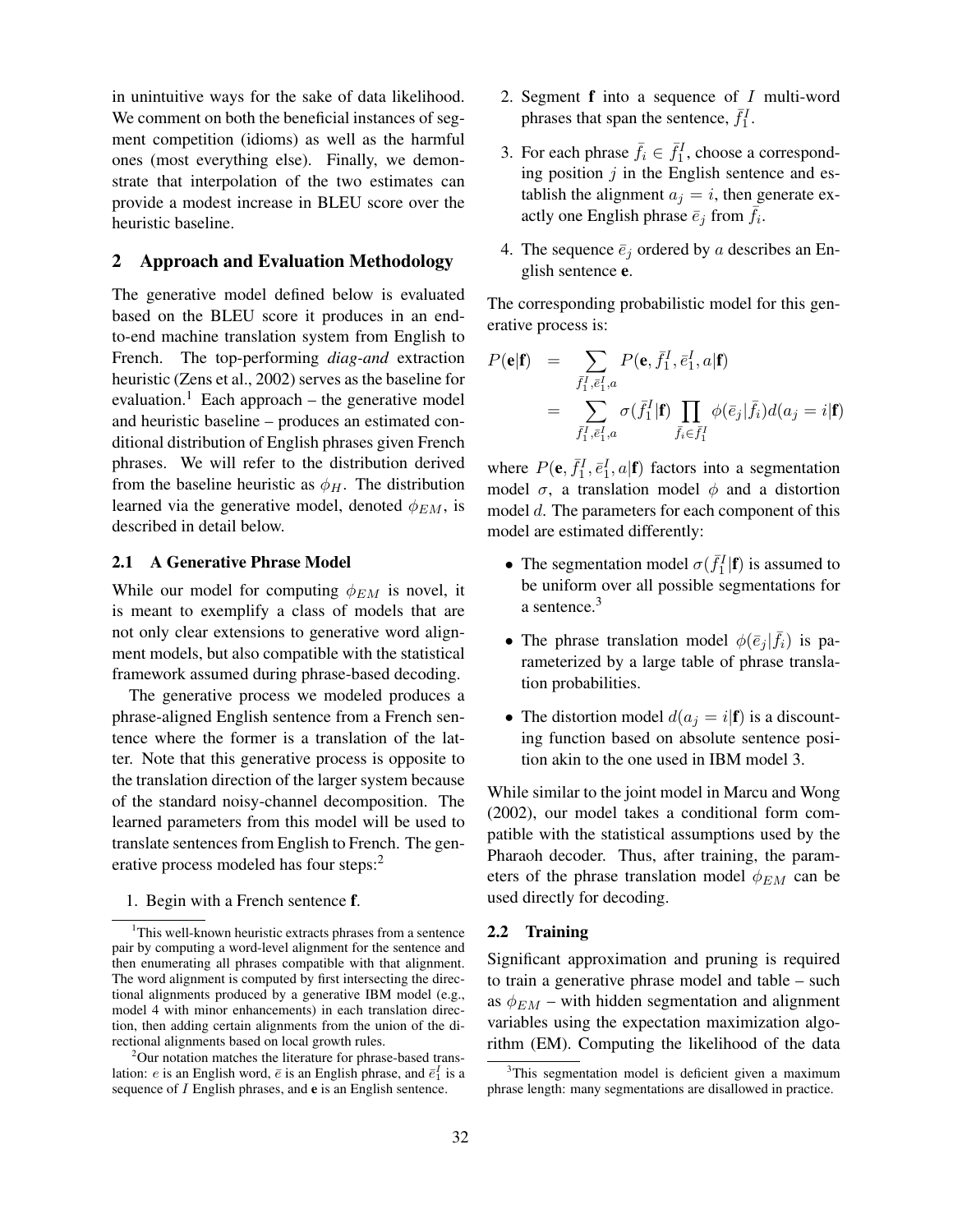for a set of parameters (the e-step) involves summing over exponentially many possible segmentations for each training sentence. Unlike previous attempts to train a similar model (Marcu and Wong, 2002), we allow information from a word-alignment model to inform our approximation. This approach allowed us to directly estimate translation probabilities even for rare phrase pairs, which were estimated heuristically in previous work.

In each iteration of EM, we re-estimate each phrase translation probability by summing fractional phrase counts (soft counts) from the data given the current model parameters.

$$
\phi_{new}(\bar{e}_j|\bar{f}_i) = \frac{c(\bar{f}_i, \bar{e}_j)}{c(\bar{f}_i)} =
$$
\n
$$
\sum_{(\mathbf{f}, \mathbf{e})} \frac{\sum_{\bar{f}_1^I : \bar{f}_i \in \bar{f}_1^I} \sum_{\bar{e}_1^I : \bar{e}_j \in \bar{e}_1^I} \sum_{a : a_j = i} P(\mathbf{e}, \bar{f}_1^I, \bar{e}_1^I, a | \mathbf{f})}{\sum_{\bar{f}_1^I : \bar{f}_i \in \bar{f}_1^I} \sum_{\bar{e}_1^I} \sum_a P(\mathbf{e}, \bar{f}_1^I, \bar{e}_1^I, a | \mathbf{f})}
$$

This training loop necessitates approximation because summing over all possible segmentations and alignments for each sentence is intractable, requiring time exponential in the length of the sentences. Additionally, the set of possible phrase pairs grows too large to fit in memory. Using word alignments, we can address both problems.<sup>4</sup> In particular, we can determine for any aligned segmentation  $(\bar{f}_1^I, \bar{e}_1^I, a)$ whether it is compatible with the word-level alignment for the sentence pair. We define a phrase pair to be compatible with a word-alignment if no word in either phrase is aligned with a word outside the other phrase (Zens et al., 2002). Then,  $(\bar{f}_1^I, \bar{e}_1^I, a)$ is compatible with the word-alignment if each of its aligned phrases is a compatible phrase pair.

The training process is then constrained such that, when evaluating the above sum, only compatible aligned segmentations are considered. That is, we allow  $P(\mathbf{e}, \bar{f}_1^I, \bar{e}_1^I, a | \mathbf{f}) > 0$  only for aligned segmentations  $(\bar{f}_1^I, \bar{e}_1^I, a)$  such that a provides a oneto-one mapping from  $\bar{f}_1^I$  to  $\bar{e}_1^I$  where all phrase pairs  $(\bar{f}_{a_j}, \bar{e}_j)$  are compatible with the word alignment.

This constraint has two important effects. First, we force  $P(\bar{e}_j|\bar{f}_i) = 0$  for all phrase pairs not compatible with the word-level alignment for some sentence pair. This restriction successfully reduced the total legal phrase pair types from approximately 250 million to 17 million for 100,000 training sentences. However, some desirable phrases were eliminated because of errors in the word alignments.

Second, the time to compute the e-step is reduced. While in principle it is still intractable, in practice we can compute most sentence pairs' contributions in under a second each. However, some spurious word alignments can disallow all segmentations for a sentence pair, rendering it unusable for training. Several factors including errors in the word-level alignments, sparse word alignments and non-literal translations cause our constraint to rule out approximately 54% of the training set. Thus, the reduced size of the usable training set accounts for some of the degraded performance of  $\phi_{EM}$  relative to  $\phi_H$ . However, the results in figure 1 of the following section show that  $\phi_{EM}$  trained on twice as much data as  $\phi_H$  still underperforms the heuristic, indicating a larger issue than decreased training set size.

#### 2.3 Experimental Design

To test the relative performance of  $\phi_{EM}$  and  $\phi_H$ , we evaluated each using an end-to-end translation system from English to French. We chose this nonstandard translation direction so that the examples in this paper would be more accessible to a primarily English-speaking audience. All training and test data were drawn from the French/English section of the Europarl sentence-aligned corpus. We tested on the first 1,000 unique sentences of length 5 to 15 in the corpus and trained on sentences of length 1 to 60 starting after the first 10,000.

The system follows the structure proposed in the documentation for the Pharaoh decoder and uses many publicly available components (Koehn, 2003b). The language model was generated from the Europarl corpus using the SRI Language Modeling Toolkit (Stolcke, 2002). Pharaoh performed decoding using a set of default parameters for weighting the relative influence of the language, translation and distortion models (Koehn, 2003b). A maximum phrase length of three was used for all experiments.

To properly compare  $\phi_{EM}$  to  $\phi_H$ , all aspects of the translation pipeline were held constant except for the parameters of the phrase translation table. In particular, we did not tune the decoding hyperparameters for the different phrase tables.

<sup>&</sup>lt;sup>4</sup>The word alignments used in approximating the e-step were the same as those used to create the heuristic *diag-and* baseline.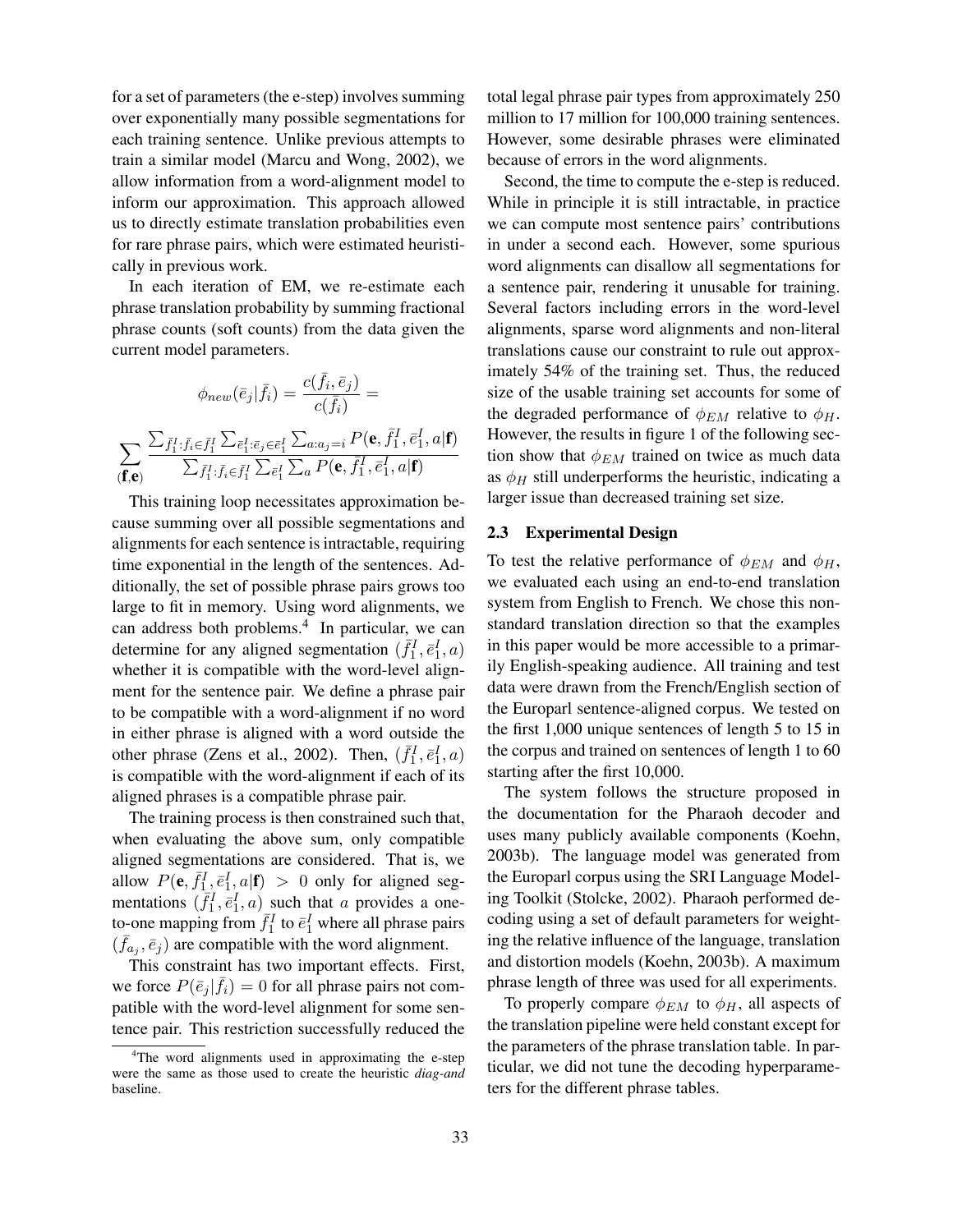

Figure 1: Statistical re-estimation using a generative phrase model degrades BLEU score relative to its heuristic initialization.

# 3 Results

results similar to Koehn et al. (2003a):  $\phi_{EM}$  slightly model from Marcu and Wong (2002), we achieved EM, we now compare their performance. While the Having generated  $\phi_H$  heuristically and  $\phi_{EM}$  with underperformed  $\phi_H$ . Figure 1 compares the BLEU scores using each estimate. Note that the expectasu<br>g<br>entence<br>fre model and training regimen for  $\phi_{EM}$  differ from the tion maximization algorithm for training  $\phi_{EM}$  was initialized with the heuristic parameters  $\phi_H$ , so the heuristic curve can be equivalently labeled as iteration 0.

Thus, the first iteration of EM increases the observed likelihood of the training sentences while simultaneously degrading translation performance on the test set. As training proceeds, performance on the test set levels off after three iterations of EM. The system never achieves the performance of its initialization parameters. The pruning of our training regimen accounts for part of this degradation, but not all; augmenting  $\phi_{EM}$  by adding back in all phrase pairs that were dropped during training does not close the performance gap between  $\phi_{EM}$  and  $\phi_H$ .

#### 3.1 Analysis

Learning  $\phi_{EM}$  degrades translation quality in large part because EM learns overly determinized segmentations and translation parameters, overfitting the training data and failing to generalize. The primary increase in richness from generative wordlevel models to generative phrase-level models is due to the additional latent segmentation variable. Although we impose a uniform distribution over segmentations, it nonetheless plays a crucial role during training. We will characterize this phenomenon through aggregate statistics and translation examples shortly, but begin by demonstrating the model's capacity to overfit the training data.

Let us first return to the motivation behind introducing and learning phrases in machine translation. For any language pair, there are contiguous strings of words whose collocational translation is non-compositional; that is, they translate together differently than they would in isolation. For instance, *chat* in French generally translates to *cat* in English, but *appeler un chat un chat* is an idiom which translates to *call a spade a spade*. Introducing phrases allows us to translate *chat un chat* atomically to *spade a spade* and vice versa.

While introducing phrases and parameterizing their translation probabilities with a surface heuristic allows for this possibility, statistical re-estimation would be required to learn that *chat* should never be translated to *spade* in isolation. Hence, translating *I have a spade* with  $\phi_H$  could yield an error.

But enforcing competition among segmentations introduces a new problem: true translation ambiguity can also be spuriously explained by the segmentation. Consider the french fragment *carte sur la table*, which could translate to *map on the table* or *notice on the chart*. Using these two sentence pairs as training, one would hope to capture the ambiguity in the parameter table as:

| French    | English   | $\phi(e f)$ |
|-----------|-----------|-------------|
| carte     | map       | 0.5         |
| carte     | notice    | 0.5         |
| carte sur | map on    | 0.5         |
| carte sur | notice on | 0.5         |
| sur       | on        | 1.0         |
|           |           |             |
| table     | table     | 0.5         |
| table     | chart     | 0.5         |

Assuming we only allow non-degenerate segmentations and disallow non-monotonic alignments, this parameter table yields a marginal likelihood  $P(f|e) = 0.25$  for both sentence pairs – the intuitive result given two independent lexical ambigu-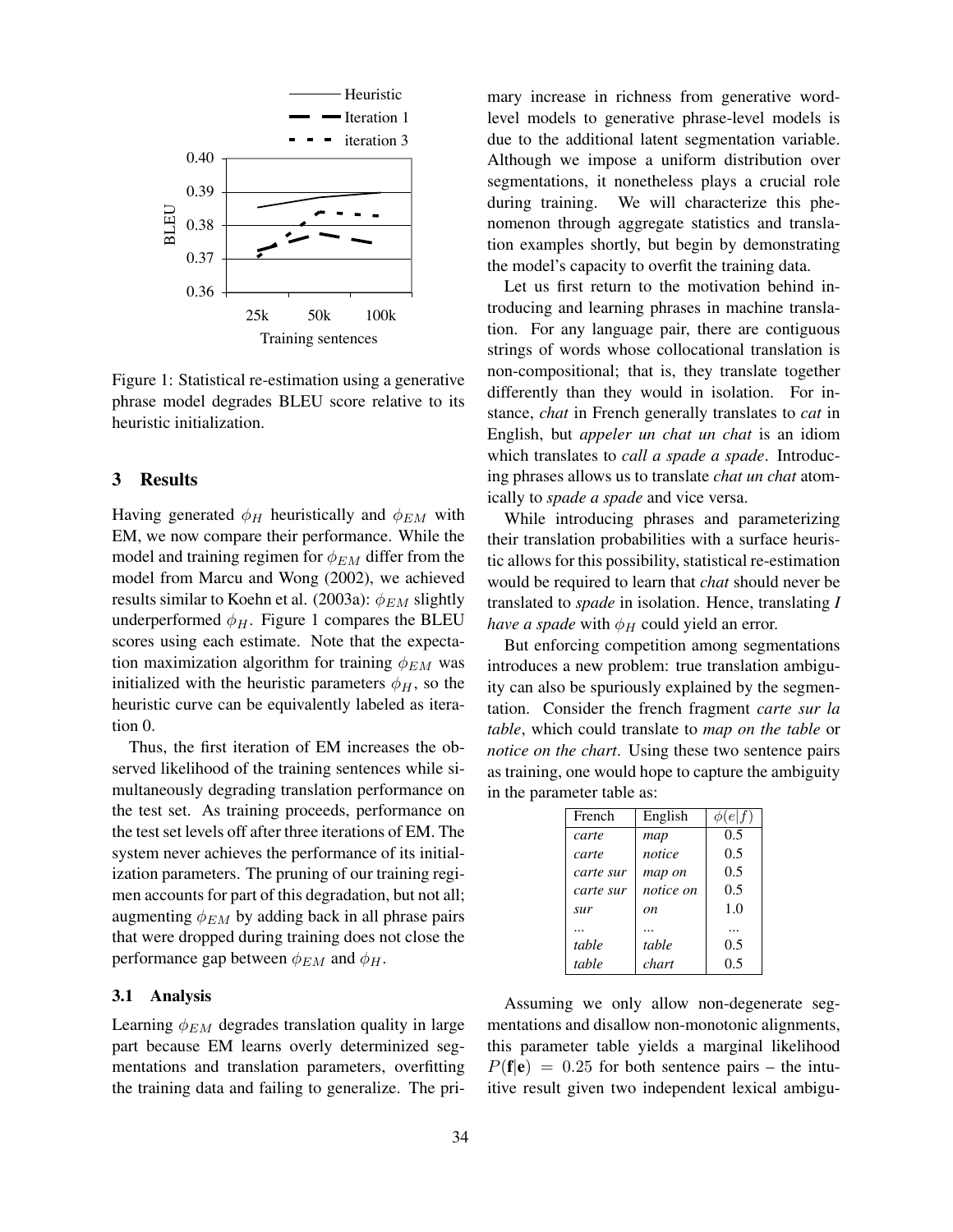| French       | English       | e f) |
|--------------|---------------|------|
| carte        | map           | 1.0  |
| carte sur    | notice on     | 1.0  |
| carte sur la | notice on the | 1.0  |
| sur          | on            | 1.0  |
| sur la table | on the table  | 1.0  |
| la           | the           | 1.0  |
| la table     | the table     | 1.0  |
| table        | chart         | 1.0  |

ities. However, the following table yields a likelihood of 0.28 for both sentences:<sup>5</sup>

Hence, a higher likelihood can be achieved by allocating some phrases to certain translations while reserving overlapping phrases for others, thereby failing to model the real ambiguity that exists across the language pair. Also, notice that the phrase *sur la* can take on an arbitrary distribution over any english phrases without affecting the likelihood of either sentence pair. Not only does this counterintuitive parameterization give a high data likelihood, but it is also a fixed point of the EM algorithm.

The phenomenon demonstrated above poses a problem for generative phrase models in general. The ambiguous process of translation can be modeled either by the latent segmentation variable or the phrase translation probabilities. In some cases, optimizing the likelihood of the training corpus adjusts for the former when we would prefer the latter. We next investigate how this problem manifests in  $\phi_{EM}$ and its effect on translation quality.

#### 3.2 Learned parameters

The parameters of  $\phi_{EM}$  differ from the heuristically extracted parameters  $\phi_H$  in that the conditional distributions over English translations for some French words are sharply peaked for  $\phi_{EM}$  compared to flatter distributions generated by  $\phi_H$ . This determinism – predicted by the previous section's example – is not atypical of EM training for other tasks.

To quantify the notion of peaked distributions over phrase translations, we compute the entropy of the distribution for each French phrase according to



Figure 2: Many more French phrases have very low entropy under the learned parameterization.

the standard definition.

$$
H(\phi(\bar{e}|\bar{f})) = \sum_{\bar{e}} \phi(\bar{e}|\bar{f}) \log_2 \phi(\bar{e}|\bar{f})
$$

The average entropy, weighted by frequency, for the most common 10,000 phrases in the learned table was 1.55, comparable to 3.76 for the heuristic table. The difference between the tables becomes much more striking when we consider the histogram of entropies for phrases in figure 2. In particular, the learned table has many more phrases with entropy near zero. The most pronounced entropy differences often appear for common phrases. Ten of the most common phrases in the French corpus are shown in figure 3.

As more probability mass is reserved for fewer translations, many of the alternative translations under  $\phi_H$  are assigned prohibitively small probabilities. In translating 1,000 test sentences, for example, no phrase translation with  $\phi(\bar{e}|\bar{f})$  less than  $10^{-5}$  was used by the decoder. Given this empirical threshold, nearly 60% of entries in  $\phi_{EM}$  are unusable, compared with 1% in  $\phi_H$ .

### 3.3 Effects on Translation

While this determinism of  $\phi_{EM}$  may be desirable in some circumstances, we found that the ambiguity in  $\phi_H$  is often preferable at decoding time.

<sup>&</sup>lt;sup>5</sup>For example, summing over the first translation expands to  $\frac{1}{7}(\phi(map \mid carte))\phi(an \, the \, table \mid sur \, la \, table)$  $+\phi(map \mid carte)\phi(an \mid sur)\phi(the \ table \mid la \ table)).$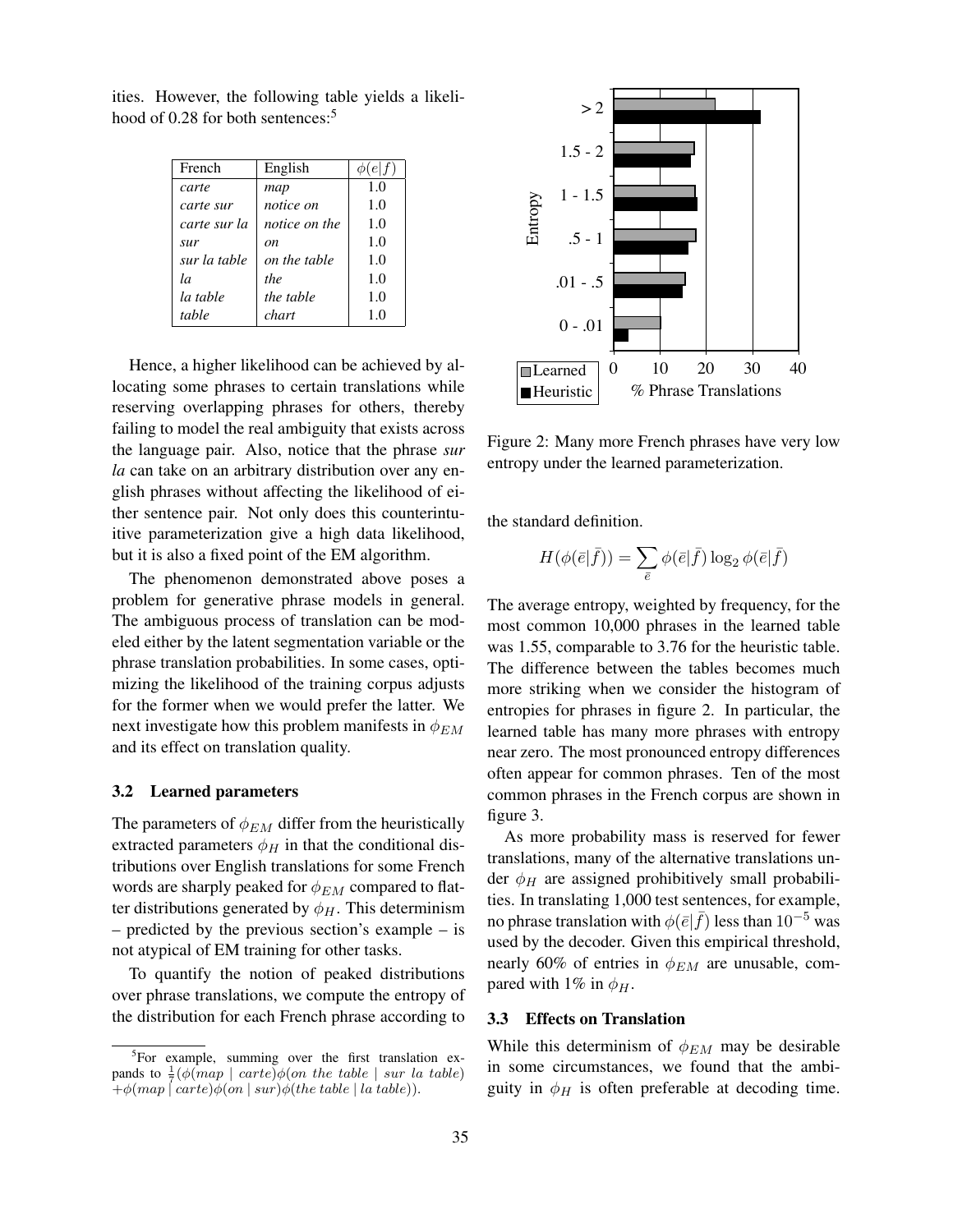

Several learned distributions have very low entropy. Figure 3: Entropy of 10 common French phrases.  $\frac{1}{e}$ ns<br>era<br>ai

In particular, the pattern of translation-ambiguous phrases receiving spuriously peaked distributions (as system makes a significan described in section 3.1) introduces new translation errors relative to the baseline. We now investigate both positive and negative effects of the learning process.

The issue that motivated training a generative model is sometimes resolved correctly: for a word that translates differently alone than in the context of an idiom, the translation probabilities can more accurately reflect this. Returning to the previous example, the phrase table for *chat* has been corrected through the learning process. The heuristic process gives the incorrect translation *spade* with 61% probability, while the statistical learning approach gives *cat* with 95% probability.

While such examples of improvement are encouraging, the trend of spurious determinism overwhelms this benefit by introducing errors in four related ways, each of which will be explored in turn.

- 1. Useful phrase pairs can be assigned very low probabilities and therefore become unusable.
- 2. A proper translation for a phrase can be overridden by another translation with spuriously high probability.
- 3. Error-prone, common, ambiguous phrases become active during decoding.

4. The language model cannot distinguish between different translation options as effectively due to deterministic translation model distributions.

The first effect follows from our observation in section 3.2 that many phrase pairs are unusable due to vanishingly small probabilities. Some of the entries that are made unusable by re-estimation are helpful at decoding time, evidenced by the fact that pruning the set of  $\phi_{EM}$ 's low-scoring learned phrases from the original heuristic table reduces BLEU score by 0.02 for 25k training sentences (below the score for  $\phi_{EM}$ ).

demonstrated by the decoding that follows from the heuristic parameterization  $\phi_H$ .<sup>6</sup> Notice also that the The second effect is more subtle. Consider the sentence in figure 4, which to a first approximation can be translated as a series of cognates, as translation probabilities from heuristic extraction are non-deterministic. On the other hand, the translation system makes a significant lexical error on this simple sentence when parameterized by  $\phi_{EM}$ : the use of *caractérise* in this context is incorrect. This error arises from a sharply peaked distribution over English phrases for *caracterise ´* .

This example illustrates a recurring problem: errors do not necessarily arise because a correct translation is not available. Notice that a preferable translation of degree as *degré* is available under both parameterizations. *Degré* is not used, however, because of the peaked distribution of a competing translation candidate. In this way, very high probability translations can effectively block the use of more appropriate translations at decoding time.

What is furthermore surprising and noteworthy in this example is that the learned, near-deterministic translation for *caractérise* is not a common translation for the word. Not only does the statistical learning process yield low-entropy translation distributions, but occasionally the translation with undesirably high conditional probability does not have a strong surface correlation with the source phrase. This example is not unique; during different initializations of the EM algorithm, we noticed such pat-

<sup>6</sup>While there is some agreement error and awkwardness, the heuristic translation is comprehensible to native speakers. The learned translation incorrectly translates *degree*, degrading the translation quality.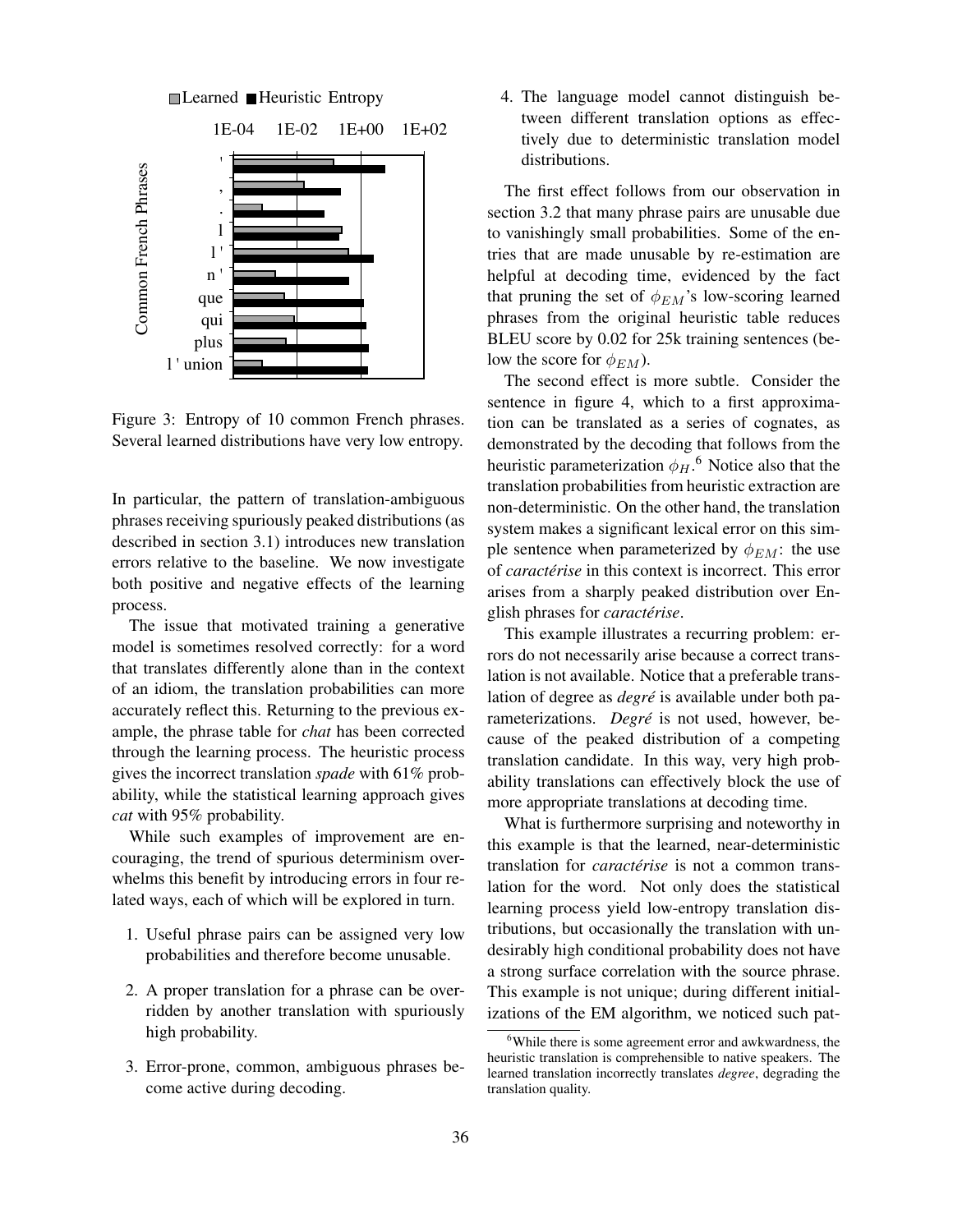

Figure 4: Spurious determinism in the learned phrase parameters degrades translation quality.

terns even for common French phrases such as *de* and *ne*.

The third source of errors is closely related: common phrases that translate in many ways depending on the context can introduce errors if they have a spuriously peaked distribution. For instance, consider the lone apostrophe, which is treated as a single token in our data set (figure 5). The shape of the heuristic translation distribution for the phrase is intuitively appealing, showing a relatively flat distribution among many possible translations. Such a distribution has very high entropy. On the other hand, the learned table translates the apostrophe to *the* with probability very near 1.

| Heuristic |               | Learned   |                     |
|-----------|---------------|-----------|---------------------|
| English   | $\phi_H(e f)$ | English   | $\phi_{EM}(e f)$    |
| our       | 0.10          | the       | 0.99                |
| that      | 0.09          |           | $4.1 \cdot 10^{-3}$ |
| is        | 0.06          | <i>is</i> | $6.5 \cdot 10^{-4}$ |
| we        | 0.05          | to        | $6.3 \cdot 10^{-4}$ |
| next      | 0.05          | in        | $5.3 \cdot 10^{-4}$ |

Figure 5: Translation probabilities for an apostrophe, the most common french phrase. The learned table contains a highly peaked distribution.

Such common phrases whose translation depends highly on the context are ripe for producing translation errors. The flatness of the distribution of  $\phi_H$  ensures that the single apostrophe will rarely be used during decoding because no one phrase table entry has high enough probability to promote its use. On the other hand, using the peaked entry  $\phi_{EM}(the'|)$ incurs virtually no cost to the score of a translation.

The final kind of errors stems from interactions between the language and translation models. The selection among translation choices via a language model – a key virtue of the noisy channel framework – is hindered by the determinism of the translation model. This effect appears to be less significant than the previous three. We should note, however, that adjusting the language and translation model weights during decoding does not close the performance gap between  $\phi_H$  and  $\phi_{EM}$ .

#### 3.4 Improvements

In light of the low entropy of  $\phi_{EM}$ , we could hope to improve translations by retaining entropy. There are several strategies we have considered to achieve this. Broadly, we have tried two approaches: combining  $\phi_{EM}$  and  $\phi_H$  via heuristic interpolation methods and modifying the training loop to limit determinism.

The simplest strategy to increase entropy is to interpolate the heuristic and learned phrase tables. Varying the weight of interpolation showed an improvement over the heuristic of up to 0.01 for 100k sentences. A more modest improvement of 0.003 for 25k training sentences appears in table 1.

In another experiment, we interpolated the output of each iteration of EM with its input, thereby maintaining some entropy from the initialization parameters. BLEU score increased to a maximum of 0.394 using this technique with 100k training sentences, outperforming the heuristic by a slim margin of 0.005.

We might address the determinization in  $\phi_{EM}$ without resorting to interpolation by modifying the